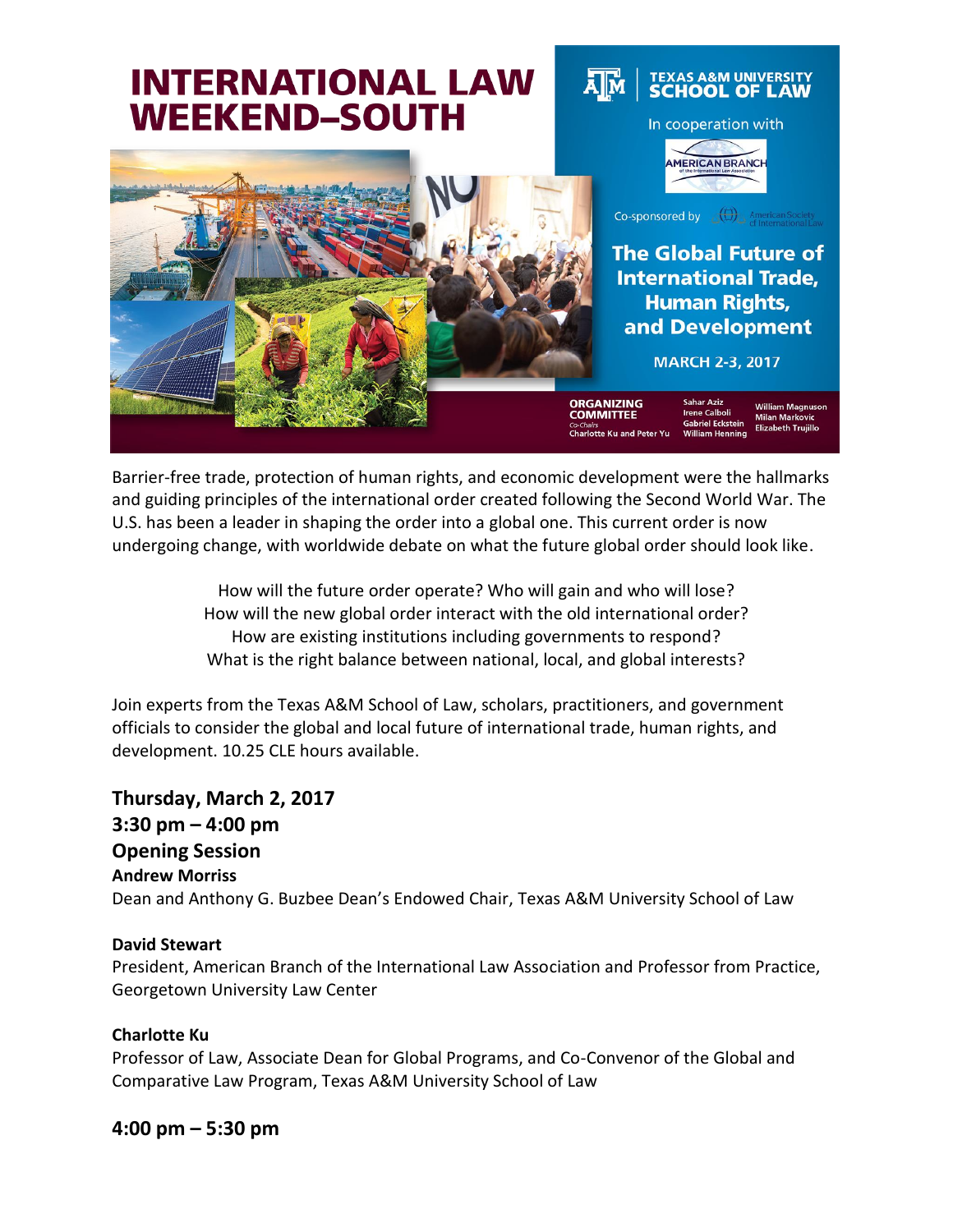## **New Developments in Resource Management and Trade: The Internationalization of the Local**

Resources that were traditionally the domain of one sovereign and used to satisfy local demands and needs are increasingly being subject to international market mechanisms. This panel will examine the markets for such resources and the conflicts that can arise between local interests and regulations, and the international legal regime.

**Moderator: Gabriel Eckstein**, Professor of Law, Texas A&M University School of Law **Renee Martin-Nagle**, University of Strathclyde, Scotland

**Kish Parella**, Assistant Professor of Law, Washington and Lee University School of Law **Harry Sullivan**, Assistant General Counsel, Kosmos Energy

### **Making Trade Work for Sustainable Development: Possibilities and Challenges (CLE)**

Despite popular discontent with the effects of trade on local communities, international trade has been one of the engines of economic development. Increasingly, there is a recognition that development must also be sustainable in order to meet the needs of future generations with respect to access to health, education, food, energy, and natural resources. The WTO Preamble recognizes that sustainable development is one of the goals of international trade, but does little to provide guidance as to the meaning of sustainable development or how best to reconcile free trade with the need to preserve natural resources, the environment, food sources, water, and even sustainable ways of life. This panel will examine the various contexts of sustainability in which international trade has impact and consider the challenges and possible solutions for reconciliation. Particular attention will be given to possible local and regional solutions rather than global ones, and the impact these have on the relationship among developing countries and developed ones as well as on multilateralism in trade.

**Moderator: Elizabeth Trujillo**, Professor of Law and Co-Convenor of the Global and Comparative Law Program, Texas A&M University School of Law **James Salzman**, Donald Bren Distinguished Professor of Environmental Law, UCLA Law School and Bren School of Environmental Science and Management **Tiffany L. Smith**, Senior Policy Advisor, Mayer Brown, Washington, DC **Gabriel Cavazos**, Professor of Law and Dean, National School of Social Sciences and Government for the Northern Region of the Tecnológico de Monterrey

## **5:30 pm – 5:45 pm: Coffee Break**

# **5:45 pm – 6:45 pm**

#### **Plenary Address**

#### **Introduction: Peter Yu**

Professor of Law and Co-Director, Center for Law and Intellectual Property, Texas A&M University School of Law and Co-Director of Studies and Board Member, American Branch of the International Law Association

#### *Intellectual Property and Global Challenges* **Edward Kwakwa**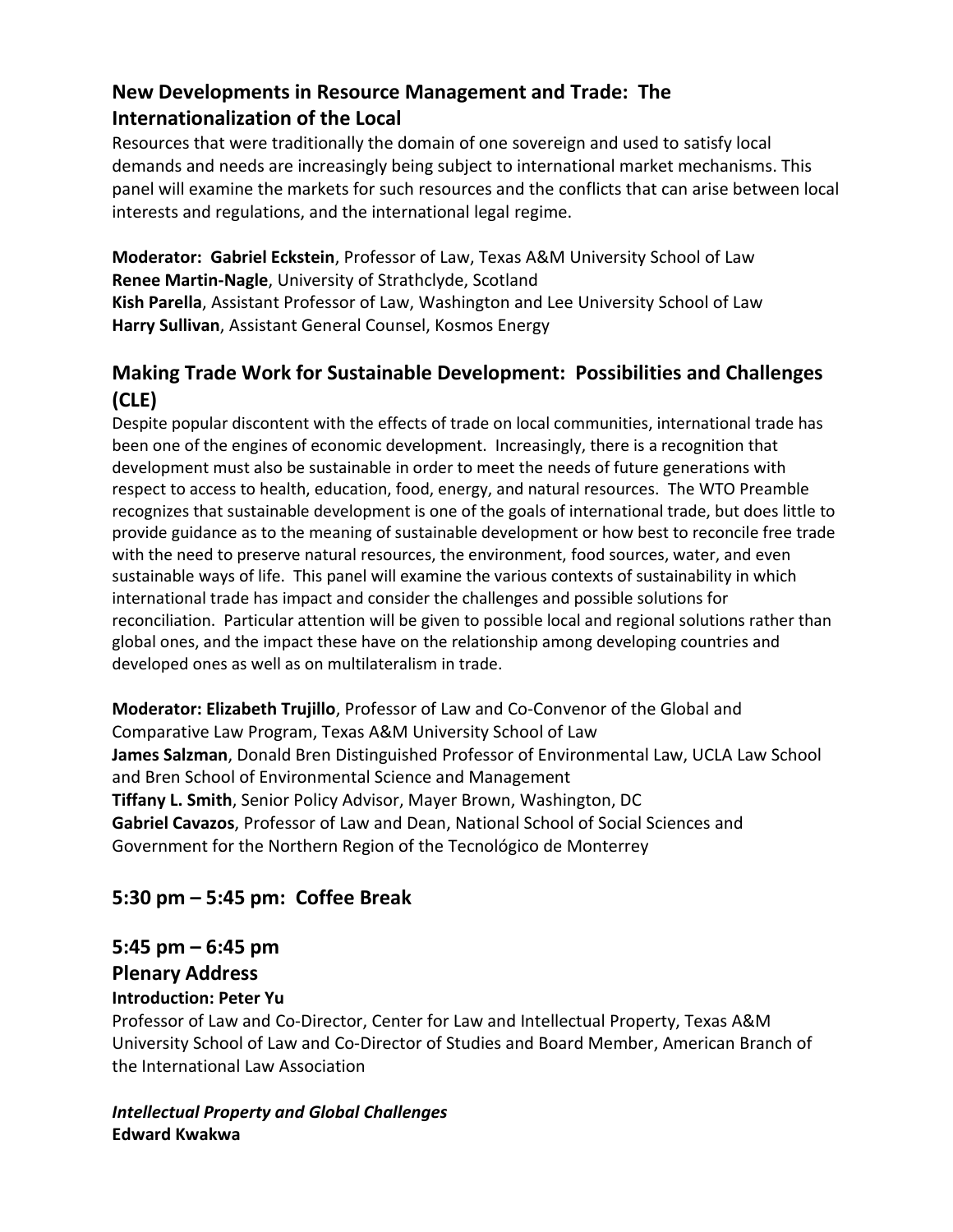Senior Director Global Challenges Department and former Legal Counsel, World Intellectual Property Organization

**7:00 pm Reception**

## **Friday, March 3, 2017 9:00 am – 10:00 am Plenary Address Introduction: Elizabeth Trujillo**

Professor of Law Professor of Law and Co-Convenor of the Global and Comparative Law Program, Texas A&M University School of Law

## *Renegotiating NAFTA Without Tears: Risks and Rewards of Modifying the North American Free Trade Relationships*

#### **David Gantz**

Samuel M. Fegtly Professor of Law and Director Emeritus, International Economic Law and Policy Program, University of Arizona James E. Rogers College of Law

**10:00 am – 10:15 am Coffee Break**

#### **10:15 am – 11:45 am**

## **International Corruption and the Foreign Corrupt Practices Act (CLE)**

This panel will focus on international corruption, its effects on democracy and business, and the ways in which governments, NGOs and companies are attempting to combat it.

**Moderator: William Magnuson**, Associate Professor of Law, Texas A&M University School of Law **Mike Koehler**, Associate Professor of Law, Southern Illinois University School of Law **Robb Voyles**, Executive Vice President and General Counsel, Halliburton

#### **Intellectual Property and Regional Trade Agreements (CLE)**

Some of the top experts of IP and international trade law will discuss issues related to trade, intellectual property, and human rights in the context of multinational and regional trade agreements. The panel will also look at issues related to movement of goods, plain packaging, geoblocking, and conflicts of laws.

**Moderator: Irene Calboli**, Lee Kong Chian Fellow, Visiting Professor, and Deputy Director, Applied Research Centre for Intellectual Assets and the Law in Asia, Singapore Management University and Professor of Law, Texas A&M University School of Law **J. Janewa Osei-Tutu**, Associate Professor of Law, Florida International University College of Law **Sri Ragavan**, Professor of Law, Texas A&M University School of Law **Josh Sarnoff**, Professor of Law, DePaul University College of Law **Marketa Trimble**, Samuel S. Lionel Professor of Intellectual Property Law, University of Nevada at Las Vegas William S. Boyd School of Law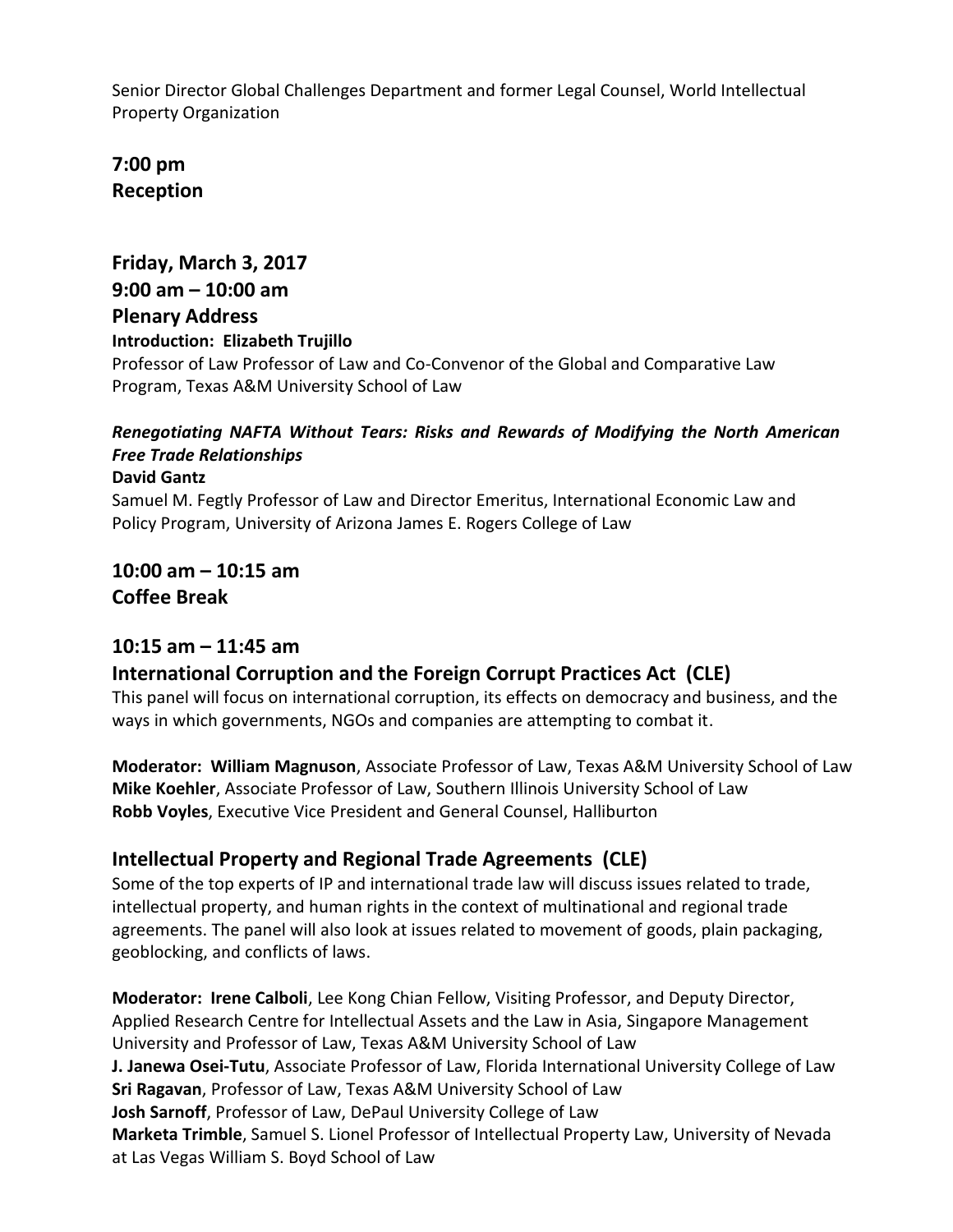### **The Role of Judges in Enforcing International and Regional Agreements (CLE)**

State executives rely on judiciaries to legitimate and adjudicate international and regional agreements. Judges in both democratic and authoritarian states, however, are not always cooperative in recognizing the jurisdiction of agreements not drafted by domestic legislators elected by the state's citizens. This panel explores the role that judges in particular countries play in the enforcement (or lack thereof) of international and regional agreements covering trade, development, and human rights. In addition, panelists will examine the factors that affect a judiciary's willingness to enforce such agreements. Particular attention will be paid to hybrid authoritarian regimes and new democracies in the global south and east where judicial independence is complicated by the judicialization of politics.

**Moderator: Sahar Aziz**, Professor of Law, Texas A&M University School of Law **Mohamed AbdelAal**, Dr. Professor of Law, Alexandria University Faculty of Law, Egypt and Adjunct Professor, Indiana University Robert H. McKinney School of Law **Carolina Arlota**, Adjunct Professor of Law and Research Scholar, University of Oklahoma College of Law **Nuno Garoupa**, Professor of Law, Texas A&M University School of Law

**Sida Liu**, Assistant Professor of Sociology, University of Toronto and Faculty Fellow, American Bar Foundation

# **11:45 am – 1:00 pm**

## **Lunch Career Panel: Practice Tracks in the International Arena** *Co-sponsored by the Texas A&M University School of Law International Law Society and the Office of Career Services, Texas A&M University School of Law*

**Moderator: Gregory Franklin** '17, President, International Law Society, Texas A&M University School of Law

**Carolina Arlota**, Adjunct Professor of Law & Research Scholar, University of Oklahoma College of Law

**Gabriel Cavazos**, Professor of Law and Dean, National School of Social Sciences and Government for the Northern Region of the Tecnológico de Monterrey

**David Gantz**, Samuel M. Fegtly Professor of Law & Director Emeritus, International Economic Law & Policy Program, University of Arizona, James E. Rogers College of Law

**Mike Koehler**, Associate Professor of Law, Southern Illinois University School of Law

**Edward Kwakwa**, Senior Director Global Challenges Department & former Legal Counsel, World Intellectual Property Organization

**Josh Sarnoff**, Professor of Law, DePaul University College of Law

**David Stewart**, Professor from Practice, Georgetown University Law Center

**Marketa Trimble**, Samuel S. Lionel Professor of Intellectual Property, University of Nevada at Law Vegas William S. Boyd School of Law